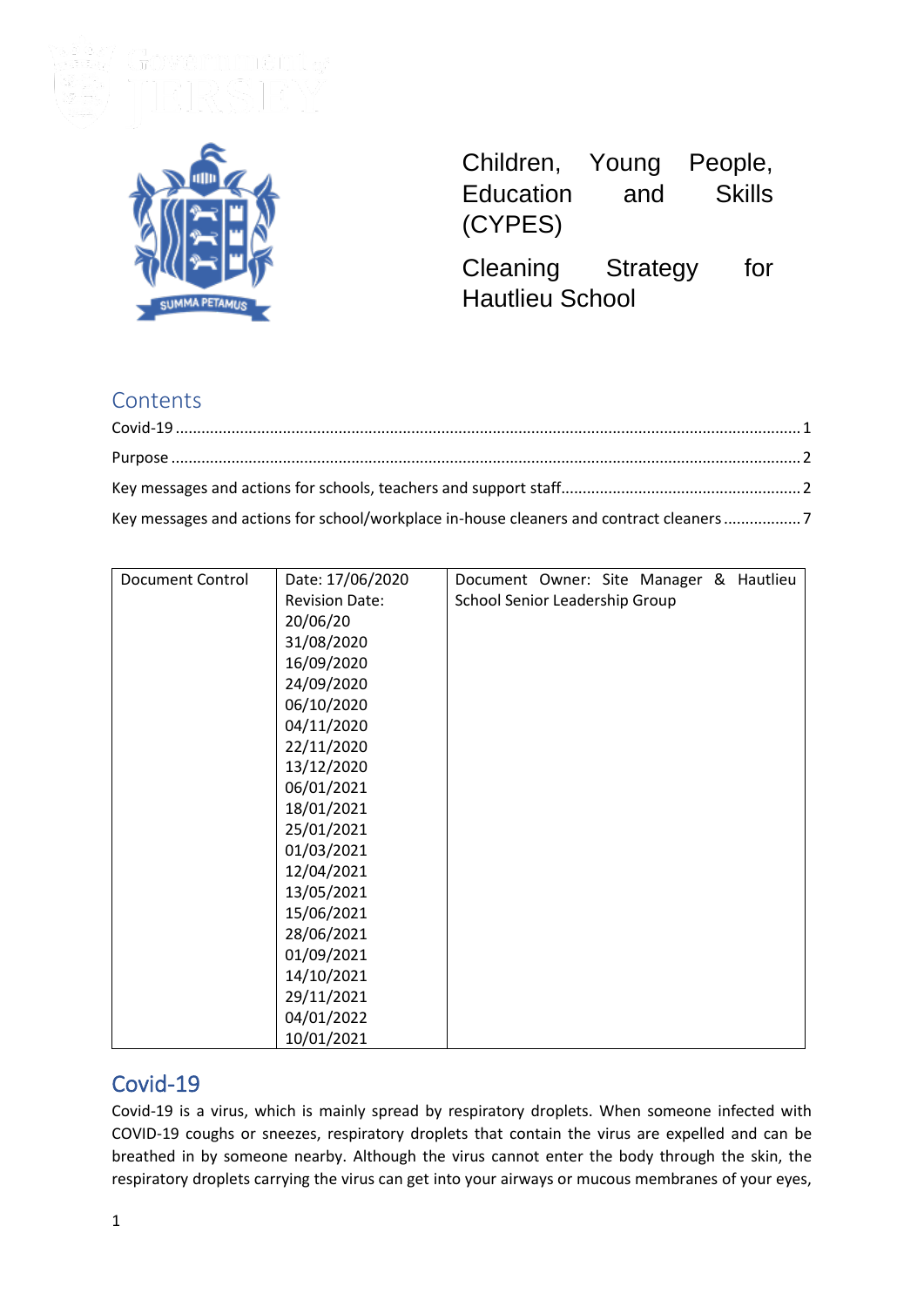nose, or mouth to infect you. The virus can also be spread if you touch a surface contaminated with virus and then touch your eyes, nose or mouth, although this is not the primary way the virus spreads.

As a result of the huge efforts everyone has made to adhere to strict physical distancing measures, the transmission rate of coronavirus (COVID-19) in Jersey has decreased.

# <span id="page-1-0"></span>Purpose

The purpose of the original document as supplied by the CPYES team is to provide clear guidance to ensure implementation of adequate cleaning management to control COVID-19 in schools and other CYPES facilities. And for the Cleaning Strategy to be adopted and modified to be site specific for all schools in line with their Risk assessment and their safe return to the workplace policy

A wash, cover, avoid, and clean message is advocated in school (education) establishments to help prevent the spread of COVID-19.



<span id="page-1-1"></span><https://nhi.ie/advise-to-member-nursing-homes-re-covid-19/>

# Key messages and actions for all CYPES settings

Following simple, straight forward guidelines can help keep staff and children safe at school and help stop the spread of Covid-19.

Recommendations for healthy schools are: (https://www.unicef.org )

## **The Key recommendations**

- Sick students, employees and members of the public should not come to school settings or another CYPES workplace.
- Schools/workplace should encourage regular hand washing with water and soap, alcohol rub/hand sanitiser and regular disinfection and cleaning of horizontal surfaces, touch points and toilets.
- The regular cleaning frequency/rotation doesn't apply to items that only one person owns or has access to – i.e. mobile phones, iPad's etc.
- Schools/workplace should promote physical distancing).

### **Checklist**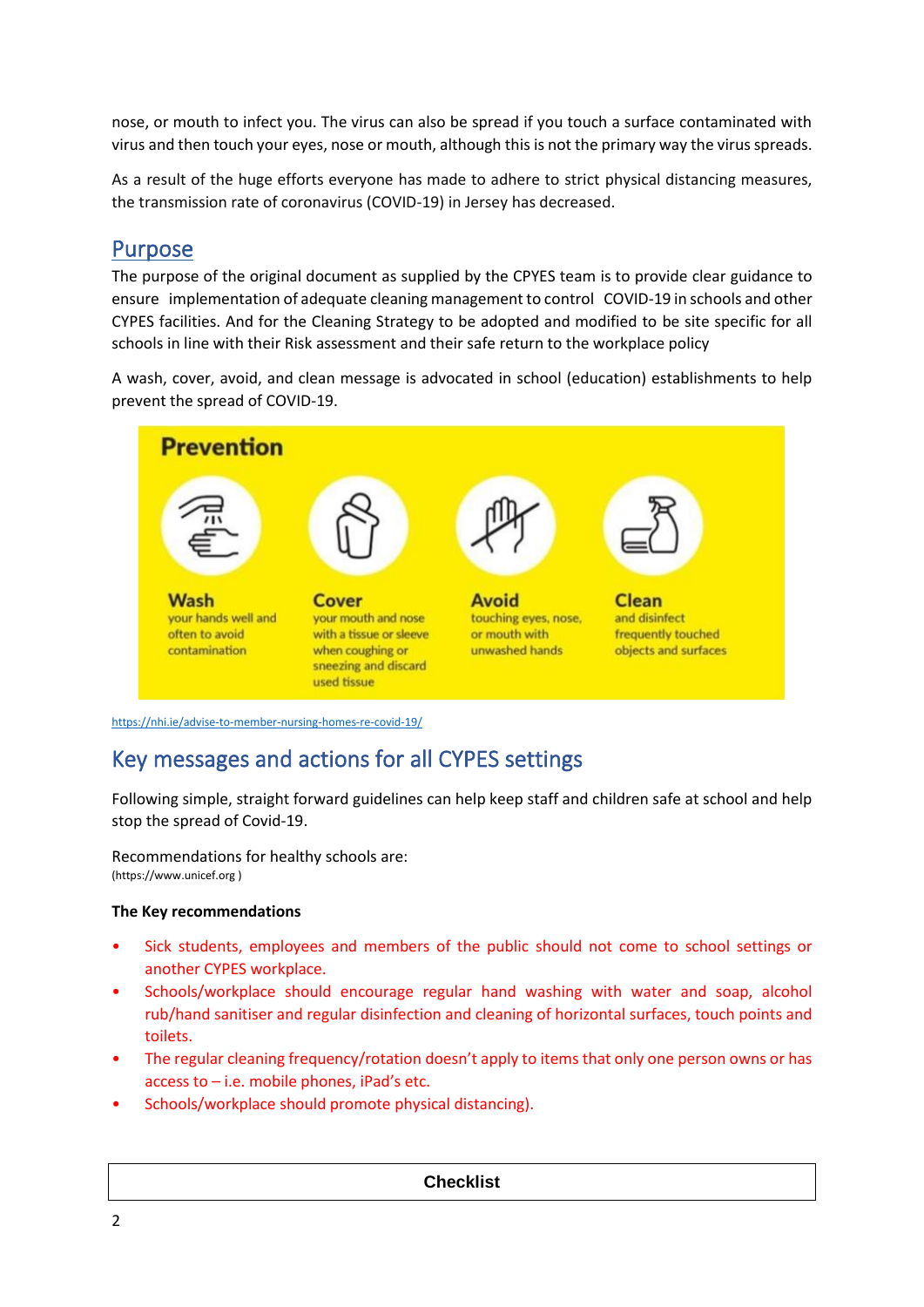| $\Box$ | $\mathbf{1}$   | Promote and demonstrate regular hand washing and positive hygiene behaviours                                                                                              |
|--------|----------------|---------------------------------------------------------------------------------------------------------------------------------------------------------------------------|
|        |                | and monitor their uptake.<br>Covid-19 signs are in all toilets indicating the correct way to wash hands for 20                                                            |
|        |                | seconds                                                                                                                                                                   |
|        |                | Ensure adequate, clean and separate toilets for girls and boys                                                                                                            |
|        |                | Existing Toilets to be utilised. They are to be monitored by duty staff to enforce<br>"no more than two people in the toilet at any one-time rules and social distancing. |
|        |                | Ensure soap and water is available at age-appropriate hand washing stations                                                                                               |
|        |                | Encourage frequent and thorough washing (at least 20 seconds)                                                                                                             |
|        |                | Place hand sanitizers in toilets, classrooms, halls, and near entrances/exits where                                                                                       |
|        |                | possible<br>Hand sanitizer stations set up in reception and atriums to allow students to social                                                                           |
|        |                | distance whilst waiting to use them, Staff to direct all students attending in school                                                                                     |
|        |                | to enter the building via the main doors in reception where they will be made to<br>sanitise their hands.                                                                 |
|        |                | Students will be reminded to wash their hands with soap after using the toilet and                                                                                        |
|        |                | asked to use the sanitisers around school after sneezing, coughing or blowing                                                                                             |
|        |                | their nose. Staff to reinforce the message about good hand hygiene especially<br>when going to breaks and before and after eating. Students will sanitise their           |
|        |                | hands again before leaving to go home via the external doors.                                                                                                             |
|        |                |                                                                                                                                                                           |
| $\Box$ | $\overline{2}$ | Clean surface 'touch points' regularly throughout the day, this includes door<br>handles, lights switches, horizontal surfaces, hand railings and toilets.                |
|        |                | In house and contracted cleaning staff to monitor and clean, Hand sanitiser stations,                                                                                     |
|        |                | Toilets, Staffroom, Touch points, Handles etc and the Hall, Restaurant, marquees                                                                                          |
|        |                | and LRC. Will be available to deep clean and disinfect the medical room if required.                                                                                      |
|        |                | Contracted staff now employed to clean in Oakfield Sports centre, during the day                                                                                          |
|        |                | to allow for the use of the changing rooms and equipment use between year groups.<br>Cleaning staff to wipe down all surfaces, door handles, and push plates in between   |
|        |                | cleaning of changing rooms.                                                                                                                                               |
|        |                | On completion of mentor time and all lessons each day the teachers are to                                                                                                 |
|        |                | distribute disinfectant wipes so that the students can wipe down their own desks                                                                                          |
|        |                | and chairs before leaving the classroom. Staff to also distribute wipes for                                                                                               |
|        |                | students to clean their desks and chairs at the start of lessons where rooms have<br>been used during break and lunchtimes. Students will dispose of the wipes in the     |
|        |                | bins provided. Students will also disinfect desks and chairs at the start of lesson                                                                                       |
|        |                | five i.e. after lunch. Students to wipe down the booth and chair when they have                                                                                           |
|        |                | finished working in the LRC.                                                                                                                                              |
|        |                | Teachers are asked to wipe their desk, keyboards and workstations down if they                                                                                            |
|        |                | are sharing a classroom with others.                                                                                                                                      |
|        |                | During examination periods desks, chairs and IT equipment to be cleaned                                                                                                   |
|        |                | between the morning and afternoon sessions.                                                                                                                               |
|        |                | The member of staff who is on duty for homework support must ensure that all                                                                                              |
|        |                | students in ICT2 and IC3 are directed to wipe down their area before they sit<br>down to study.                                                                           |
|        |                |                                                                                                                                                                           |
| $\Box$ | 3              | Increase air flow and ventilation where climate allows (open windows, use air                                                                                             |
|        |                | conditioning where available, etc.)                                                                                                                                       |
|        |                |                                                                                                                                                                           |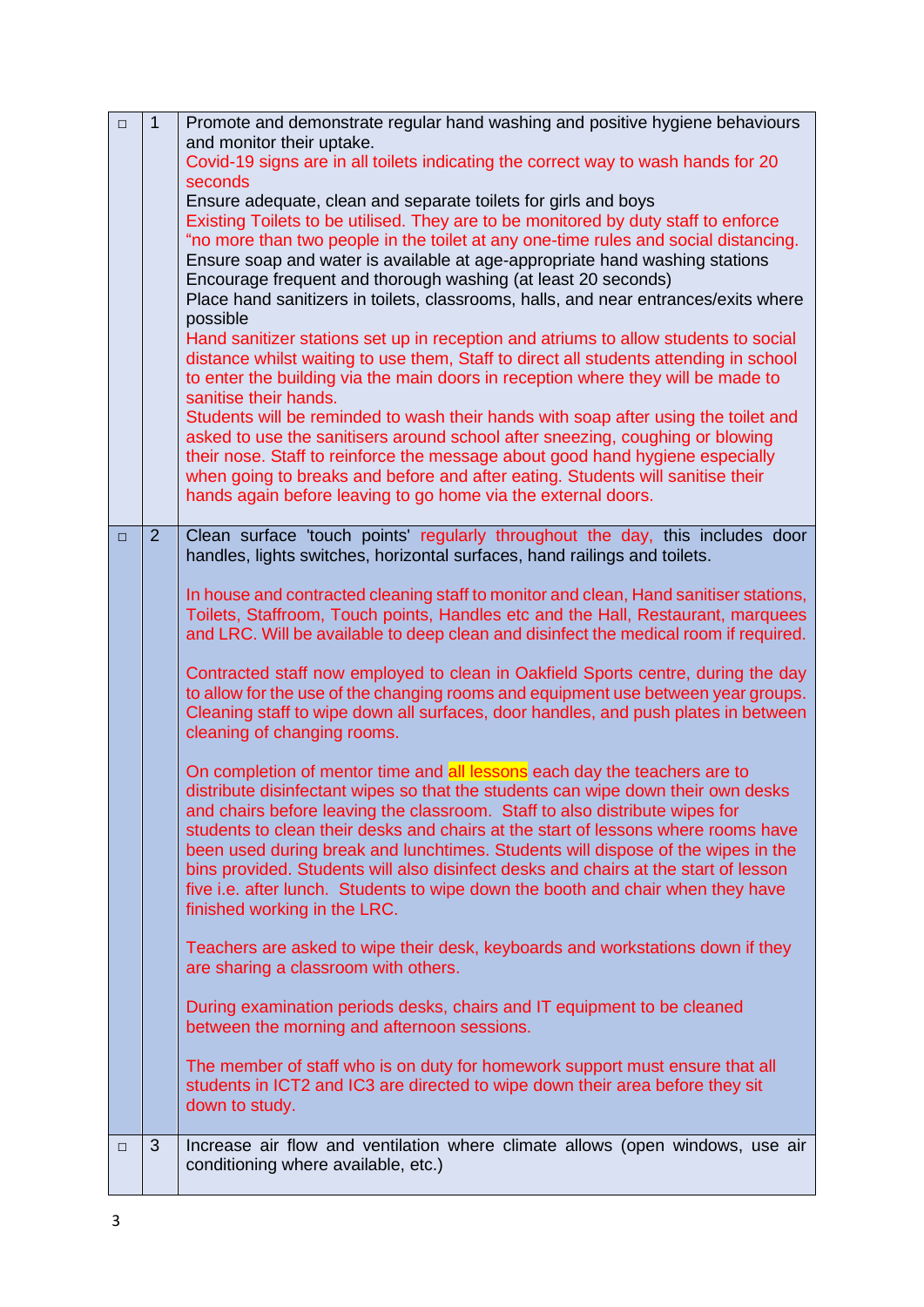|        |                 | During the winter months the hearing system is switched on to draw in and circulate<br>clean, warm air. A through draft will be maintained by opening internal classroom<br>doors. The external Restaurant doors and Hall doors will be propped open to<br>maintain ventilation and provide access to the marquees. If required the front doors<br>to school can be activated to remain open. Security will be maintained by reception<br>staff and all visitors will attend and sign in as usual, barriers will ensure social<br>distancing is maintained. |
|--------|-----------------|-------------------------------------------------------------------------------------------------------------------------------------------------------------------------------------------------------------------------------------------------------------------------------------------------------------------------------------------------------------------------------------------------------------------------------------------------------------------------------------------------------------------------------------------------------------|
| $\Box$ | $\overline{4}$  | Post signs encouraging good hand and respiratory hygiene practices                                                                                                                                                                                                                                                                                                                                                                                                                                                                                          |
|        |                 | Posters have been distributed around school, along with directional signs and<br>information signs. All posters are either smooth print or laminated to allow them to<br>be wiped down.                                                                                                                                                                                                                                                                                                                                                                     |
| $\Box$ | $5\overline{)}$ | Ensure rubbish is removed daily and disposed of safely in your normal waste<br>collections                                                                                                                                                                                                                                                                                                                                                                                                                                                                  |
|        |                 | The cleaners will remove all waste from classrooms each day as normal however<br>all tissues to be placed in a bin during the day and any clinical waste will be<br>disposed of using the correct coloured bags and double bagged prior to being<br>disposed of in the euro bins outside awaiting collection.                                                                                                                                                                                                                                               |
| $\Box$ | 6               | Implement a one-way system to encourage appropriate physical distancing                                                                                                                                                                                                                                                                                                                                                                                                                                                                                     |
|        |                 | Where students may require toilet facilities during their lesson, then duty staff will<br>monitor movement through the building, a two-way system to be utilised at pinch<br>points such as Admin corridor. Where 1.8m high continuous boards separate the<br>two streams of pedestrian movement.                                                                                                                                                                                                                                                           |
|        |                 | Students and staff are encouraged to "Keep Left" at all other times to assist with<br>the free flow of pedestrians around the building when changing rooms.                                                                                                                                                                                                                                                                                                                                                                                                 |
| $\Box$ | $\overline{7}$  | If symptoms of Covid-19 are displayed immediately isolate individual in a clean,<br>designated area of the school / building                                                                                                                                                                                                                                                                                                                                                                                                                                |
|        |                 | Designated room for any suspected Covid-19 case will be the medical bays within<br>the Medical room. Complete PPE available including Disposable Aprons, Gloves,<br>Masks, and reusable face shields.                                                                                                                                                                                                                                                                                                                                                       |
|        |                 | Once the room has been used by a suspected Covid-19 case then it will be<br>disinfected by Inhouse cleaners so that it can be available for reuse as soon as<br>possible. All bed linin will be changed and washed.                                                                                                                                                                                                                                                                                                                                         |
| □      | 8               | Prop doors open to avoid touching door handles where possible                                                                                                                                                                                                                                                                                                                                                                                                                                                                                               |
|        |                 | Internal classroom doors to be kept open to minimise the need to touch the doors<br>and door furniture, they are to be reverse wedged where required so that they can<br>be closed in an emergency and will not slam shut if the outside doors on the ground<br>floor have been opened for ventilation in accordance with CYPES directive on finger<br>entrapment. Weighted 5 litre containers are available to ensure external doors<br>remain open.                                                                                                       |
| □      | 9               | Use appropriate PPE in line with the Government advice                                                                                                                                                                                                                                                                                                                                                                                                                                                                                                      |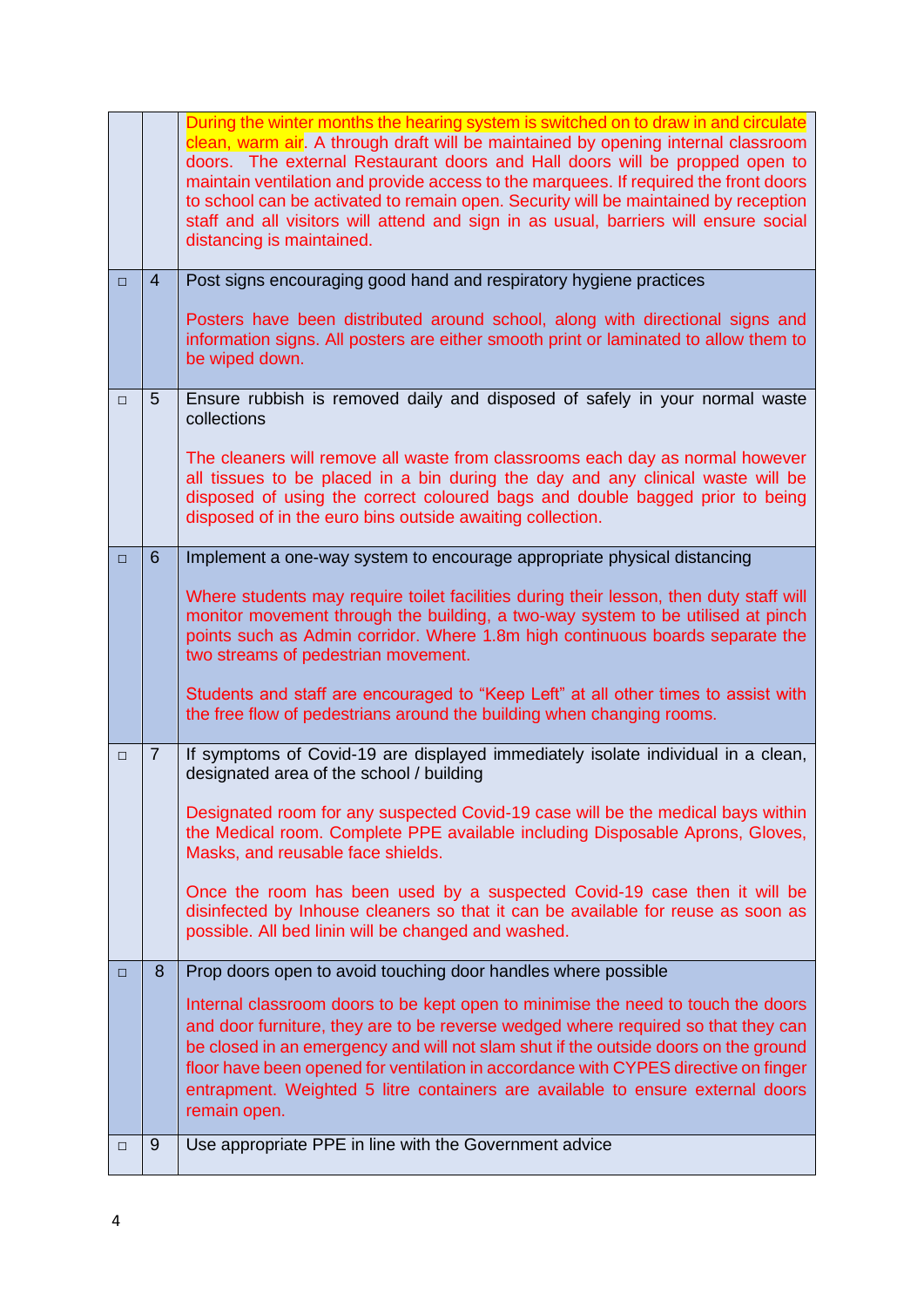|        |                 | All students and staff are required to wear face coverings when inside the school<br>building and not eating or drinking.<br>Students and staff are expected to provide their own face coverings although an<br>emergency supply is available at Reception should anyone forget or lose their<br>face covering. Re-usable face coverings are available to staff from the Site<br>Manager.<br>A clean face covering is required each day. All members of the school community<br>need to sanitise their hands both before and after handling their face coverings<br>using the sanitiser provided in classrooms, Reception and at various other<br>locations around the school.<br>Visors must be cleaned at least once a day using warm water and soap, and be<br>carefully dried using the microfibre cloths available throughout the school site.<br>Exemptions to wearing face coverings can apply to anyone in the school community<br>who has a special need, disability or condition that would make it very difficult for<br>them to wear a face covering. Any members of the school community who are<br>entitled to an exemption can collect an exemption lanyard from Reception.<br>Barrier PPE has been supplied as previous section in the medical room. Several<br>extra sets available in Meeting room in case of emergencies.<br>Face coverings are now required on all public transport and school buses. |
|--------|-----------------|---------------------------------------------------------------------------------------------------------------------------------------------------------------------------------------------------------------------------------------------------------------------------------------------------------------------------------------------------------------------------------------------------------------------------------------------------------------------------------------------------------------------------------------------------------------------------------------------------------------------------------------------------------------------------------------------------------------------------------------------------------------------------------------------------------------------------------------------------------------------------------------------------------------------------------------------------------------------------------------------------------------------------------------------------------------------------------------------------------------------------------------------------------------------------------------------------------------------------------------------------------------------------------------------------------------------------------------------------------------------------------------------------------------------------|
| $\Box$ | 10 <sup>°</sup> | Appropriate cleaning supplies are maintained and stored safely out of reach<br>Cleaning products have been researched and suitable supplies acquired to<br>maintain an uninterrupted supply to the relevant sluice rooms around the school<br>estate. Which are then available to be used by both inhouse and sub-contracted<br>cleaners.                                                                                                                                                                                                                                                                                                                                                                                                                                                                                                                                                                                                                                                                                                                                                                                                                                                                                                                                                                                                                                                                                 |

In conjunction with the above checklist the attached cleaning schedule is provided to ensure that contract / in house cleaners are briefed to the specific areas that need to be cleaned and what frequency. This will also aid headteachers / SLT to coordinate their site-specific cleaning schedules.

Example shown below (detailed operational 'live' versions to be used by site team on a daily basis)

|      |                               |                                                         | <b>Hautlieu School Cleaning Schedule</b> |                                  |                  |
|------|-------------------------------|---------------------------------------------------------|------------------------------------------|----------------------------------|------------------|
|      | <b>Actions</b><br>required    | <b>Regularity</b>                                       | During the<br>day                        | End of<br>school Day             | <b>Completed</b> |
| Hall | Clean and<br><b>Disinfect</b> | After<br>every<br>session<br>where<br>classes<br>change | If required                              | If the venue<br>has been<br>used |                  |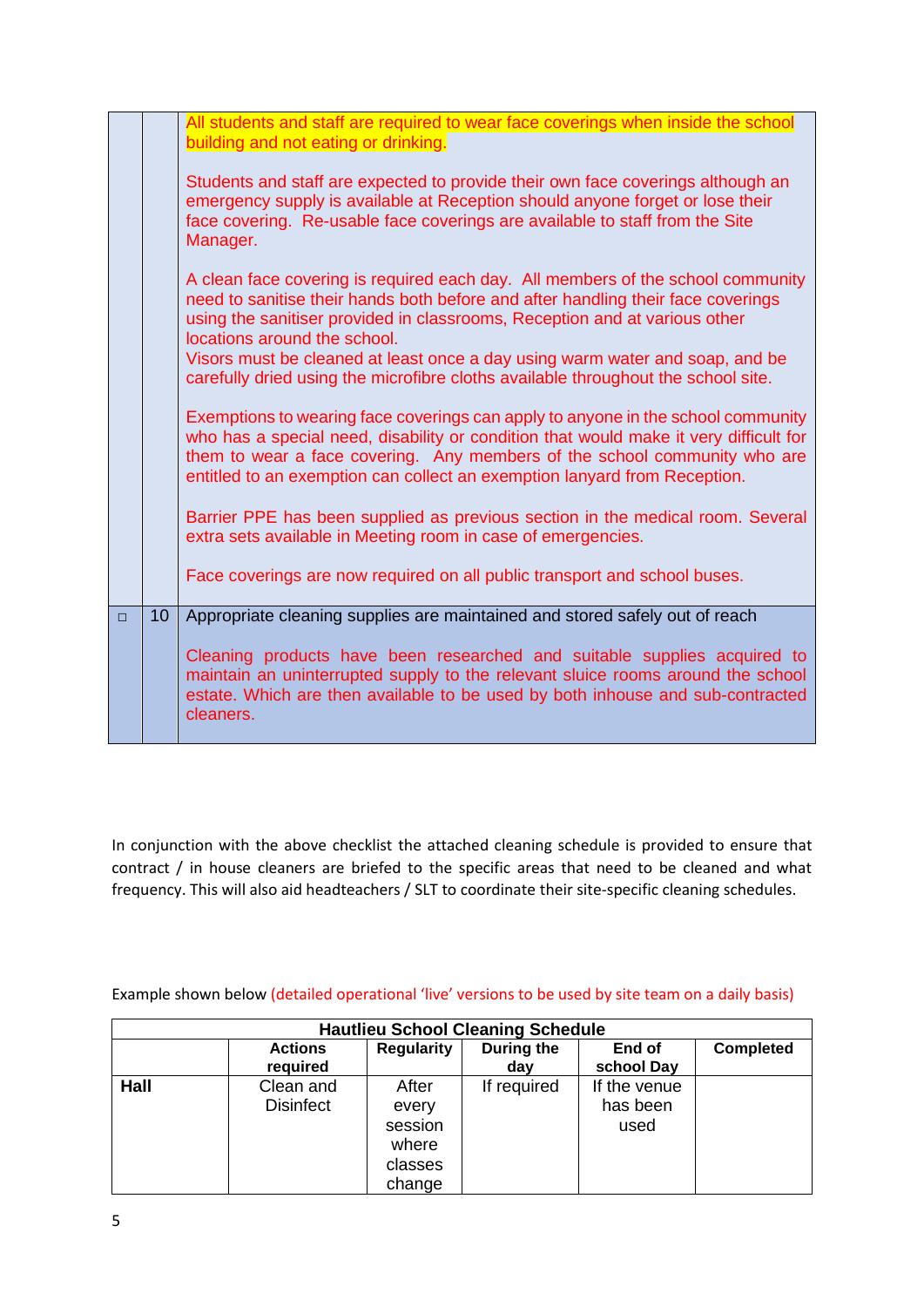| <b>Tables</b>        |                  | $\sqrt{}$        | $\sqrt{}$    | V            |           |
|----------------------|------------------|------------------|--------------|--------------|-----------|
| Chairs               |                  | V                |              |              |           |
| lectern              |                  |                  |              |              |           |
| <b>LRC</b>           | Clean and        | After            | If required  | If the venue |           |
|                      | <b>Disinfect</b> | every            |              | has been     |           |
|                      |                  | session          |              | used         |           |
|                      |                  | where            |              |              |           |
|                      |                  | classes          |              |              |           |
|                      |                  | change           |              |              |           |
| <b>Tables</b>        |                  |                  | V            |              |           |
| <b>Chairs</b>        |                  |                  |              |              |           |
| <b>Classrooms</b>    | Clean and        | After            | If required  | If the venue | Completed |
|                      | <b>Disinfect</b> | every            |              | has been     |           |
|                      |                  | session<br>where |              | used         |           |
|                      |                  | classes          |              |              |           |
|                      |                  | change           |              |              |           |
| <b>Tables</b>        | V                |                  | $\sqrt{}$    | V            |           |
| Chairs               |                  | V                | $\sqrt{}$    | V            |           |
| <b>Resources</b>     |                  |                  | $\sqrt{}$    |              |           |
| tray                 |                  |                  |              |              |           |
| <b>Teachers</b>      |                  | $\sqrt{}$        | V            | V            |           |
| desk                 |                  |                  |              |              |           |
| Flat surfaces        |                  |                  |              |              |           |
| <b>Toilets</b>       | Clean and        | Every day        | Regular      | Every day    |           |
|                      | <b>Disinfect</b> |                  | checks/clean |              |           |
|                      |                  |                  |              |              |           |
| Door                 |                  |                  |              |              |           |
| handles and          |                  |                  |              |              |           |
| push plates          |                  |                  |              |              |           |
| Taps and             |                  | $\sqrt{}$        |              | V            |           |
| sinks                |                  |                  |              |              |           |
| Toilet pans          |                  | V                | V            | V            |           |
| urinals              |                  |                  |              |              |           |
| <b>Staff Toilets</b> | Clean and        | Every day        | Regular      | Every day    |           |
|                      | <b>Disinfect</b> |                  | checks/clean |              |           |
|                      |                  | V                |              | V            |           |
| Door<br>handles      |                  |                  |              |              |           |
| Taps and             |                  | $\sqrt{}$        | $\sqrt{}$    | V            |           |
| sinks                |                  |                  |              |              |           |
| Toilet pans          |                  | V                | V            | V            |           |
| Flat surfaces        |                  |                  |              |              |           |
| <b>Staff Room</b>    | Clean and        | Every day        | Regular      | Every day    |           |
|                      | <b>Disinfect</b> |                  | checks/clean |              |           |
|                      |                  |                  |              |              |           |
| Kitchen              |                  | $\sqrt{}$        | V            | $\sqrt{}$    |           |
| surfaces             |                  |                  |              |              |           |
| Fridges              |                  | V                | V            | V            |           |
| Washing up           |                  |                  |              |              |           |
| sink                 |                  |                  |              |              |           |
| <b>Oakfield</b>      | Clean and        | Every day        | Regular      | Every day    |           |
| <b>Sports Hall</b>   | <b>Disinfect</b> |                  | checks/clean |              |           |
|                      |                  |                  |              |              |           |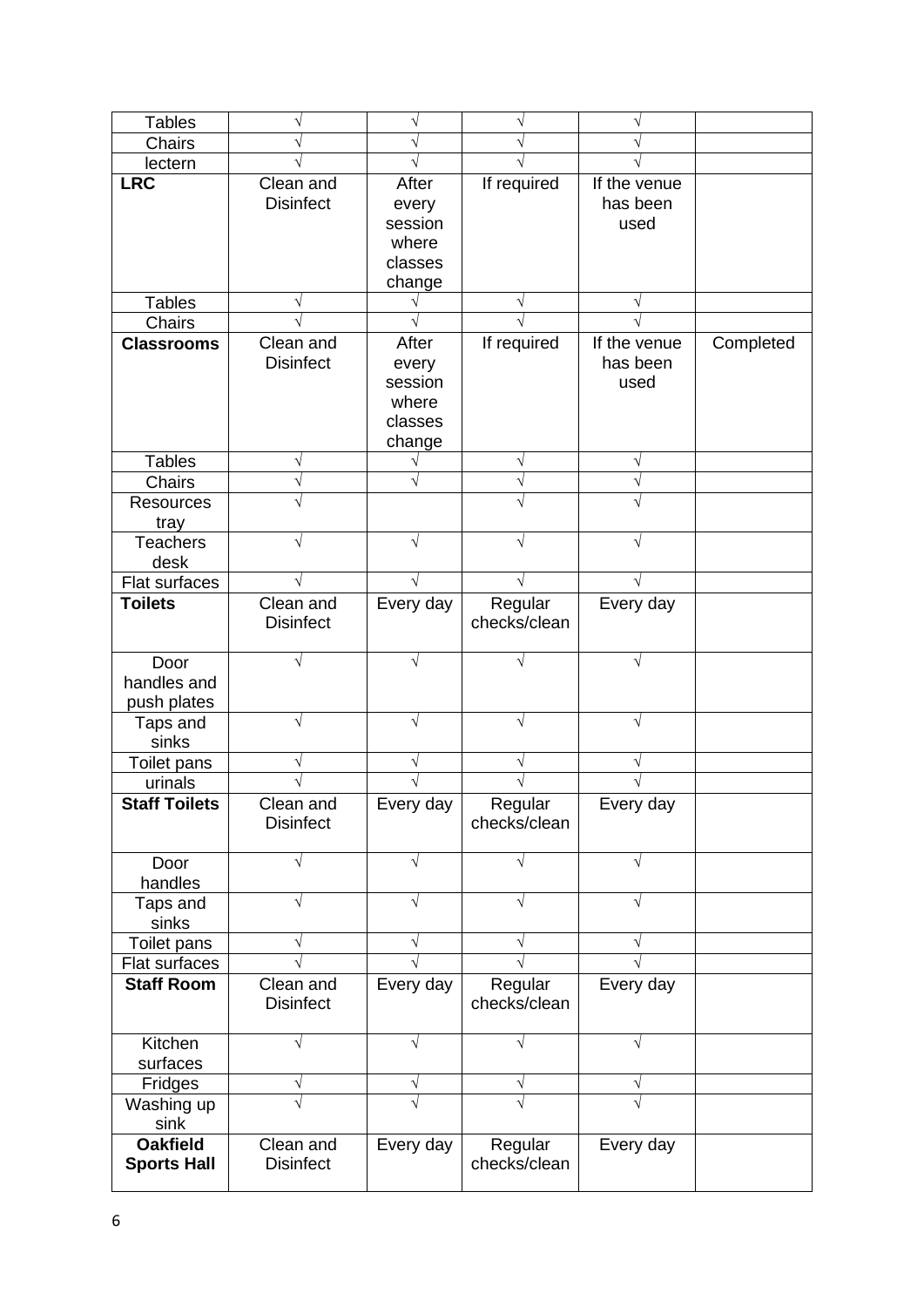| Changing        |                  |           |              |           |  |
|-----------------|------------------|-----------|--------------|-----------|--|
| rooms           |                  |           |              |           |  |
| Door            |                  |           |              |           |  |
| handles         |                  |           |              |           |  |
| Taps and        |                  |           |              |           |  |
| sinks           |                  |           |              |           |  |
| Toilet pans     |                  |           |              |           |  |
| Flat surfaces   |                  |           |              |           |  |
| <b>Music</b>    | Clean and        | Every day | Regular      | Every day |  |
| <b>Practice</b> | <b>Disinfect</b> |           | checks/clean |           |  |
| rooms           |                  |           |              |           |  |
| Door            |                  |           |              |           |  |
| handles         |                  |           |              |           |  |

### **Hand washing and respiratory hygiene**

Regular and thorough hand washing is essential for everyone within a school setting. The following should be followed:

- regular and thorough handwashing by staff, students, and all visitors
- hands should be washed with soap and water for 20 seconds and dried thoroughly using paper towels
- as a minimum, children should sanitise their hands, on entry into school, after breaks, before and after eating, after using any shared equipment / resources, and after sneezing or coughing and before going home
- ensure that help is available for children and young people who have trouble cleaning their hands independently
- provide hand sanitiser hand gel (70%) dispensers in prominent places around the workplace. Make sure these dispensers are regularly refilled. Schools must ensure supervised use of alcohol sanitiser hand gel
- ensure that sufficient handwashing facilities are available. Where a sink is not nearby, provide hand sanitiser in classrooms and other learning environments
- ensure proportionate supplies of soap, anti-bacterial gel and cleaning products are supplied.
- encourage children not to touch their mouth, eyes and nose
- encourage children to use a tissue or elbow to cough or sneeze and use bins for tissue waste ('catch it, bin it, kill it').

# <span id="page-6-0"></span>Key messages and actions for school/workplace in-house cleaners and contract cleaners

## **Cleaning regime**

The cleaning regime should follow clean, rinse, disinfect process. This should be a continual process for high risk, frequently used areas.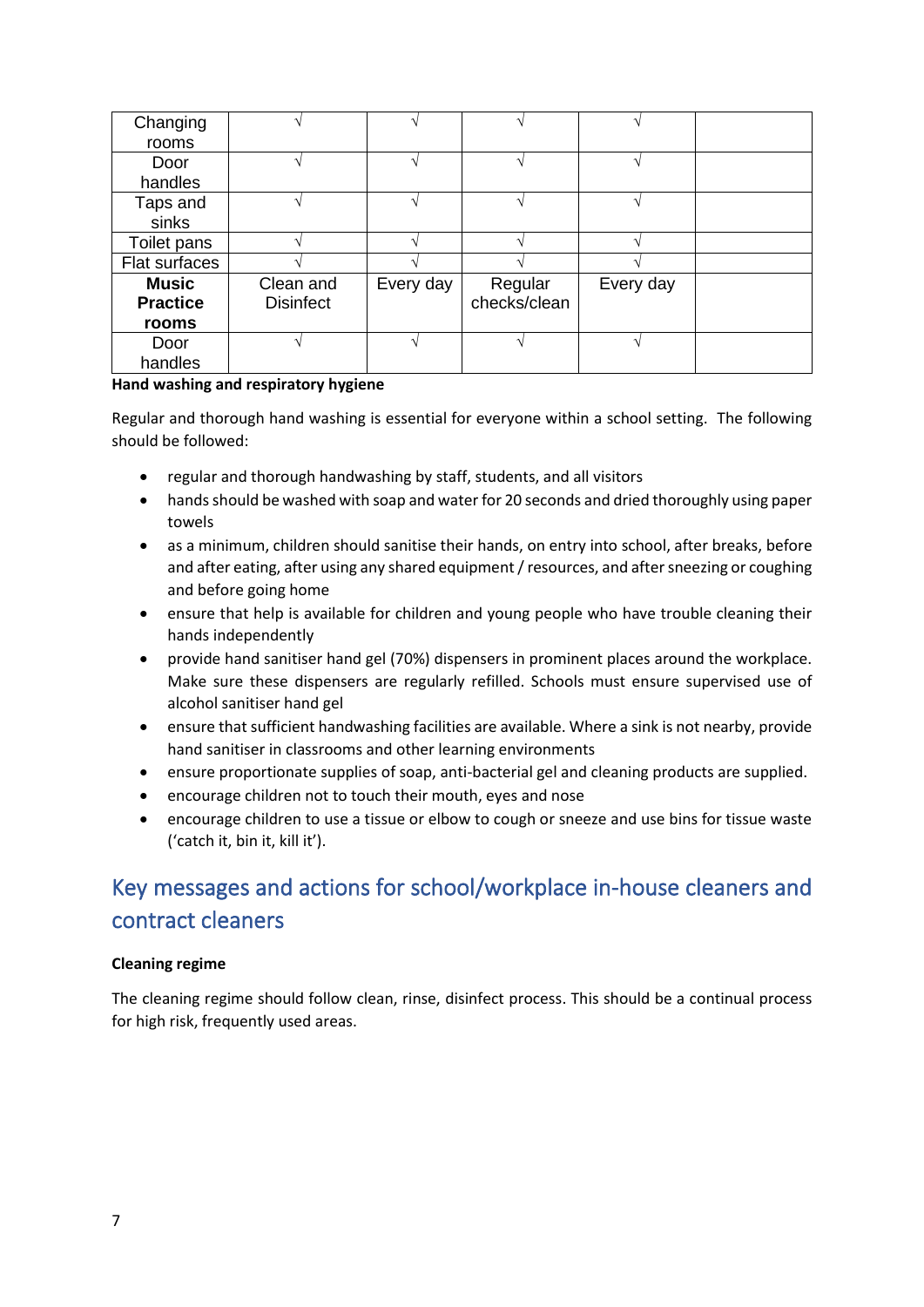

#### <https://www.ecolab.com/pages/coronavirus>

Normal cleaning products should be sufficient to kill COVID-19.

Disposable cloths should be disposed of as appropriate or if using reusable these should be regularly washed at a high temperature.

### **Cleaning of toilet facilities**

Toilet hygiene is extremely important to prevent spread of COVID-19.

COVID-19 handwashing guidance posters should be clearly displayed in all toilet environments.

All toilet facilities should be cleaned regularly during school time.

Hand dryers should be disconnected, these spread water droplets and not everyone may have effectively washed their hands. Instead we recommend paper towels are provided. Bins with lids should be provided for these to be securely disposed of. These bins should be emptied hourly.

COVID-19 toilet cleaning guidelines:

- when cleaning toilet facilities, wear household rubber gloves that are reserved for this purpose and a disposable plastic apron
- disinfect by wiping down the toilet door handle, wash hand basin taps and toilet flush handle with a disposable cloth dampened with 0.1% bleach solution
- make sure all areas touched by hands are cleaned as these are the area's most likely to be contaminated
- clean the toilet bowl using a toilet brush and 0.1% bleach solution and rinse the brush by flushing the toilet
- always flush the toilet with the seat and lid down to prevent splashing. After cleaning leave the boy's toilet seats up to prevent splashing as urinals are not always used.
- use disposable cloths or paper roll and disposable mop heads, to clean all hard surfaces, floors, chairs, door handles and sanitary fittings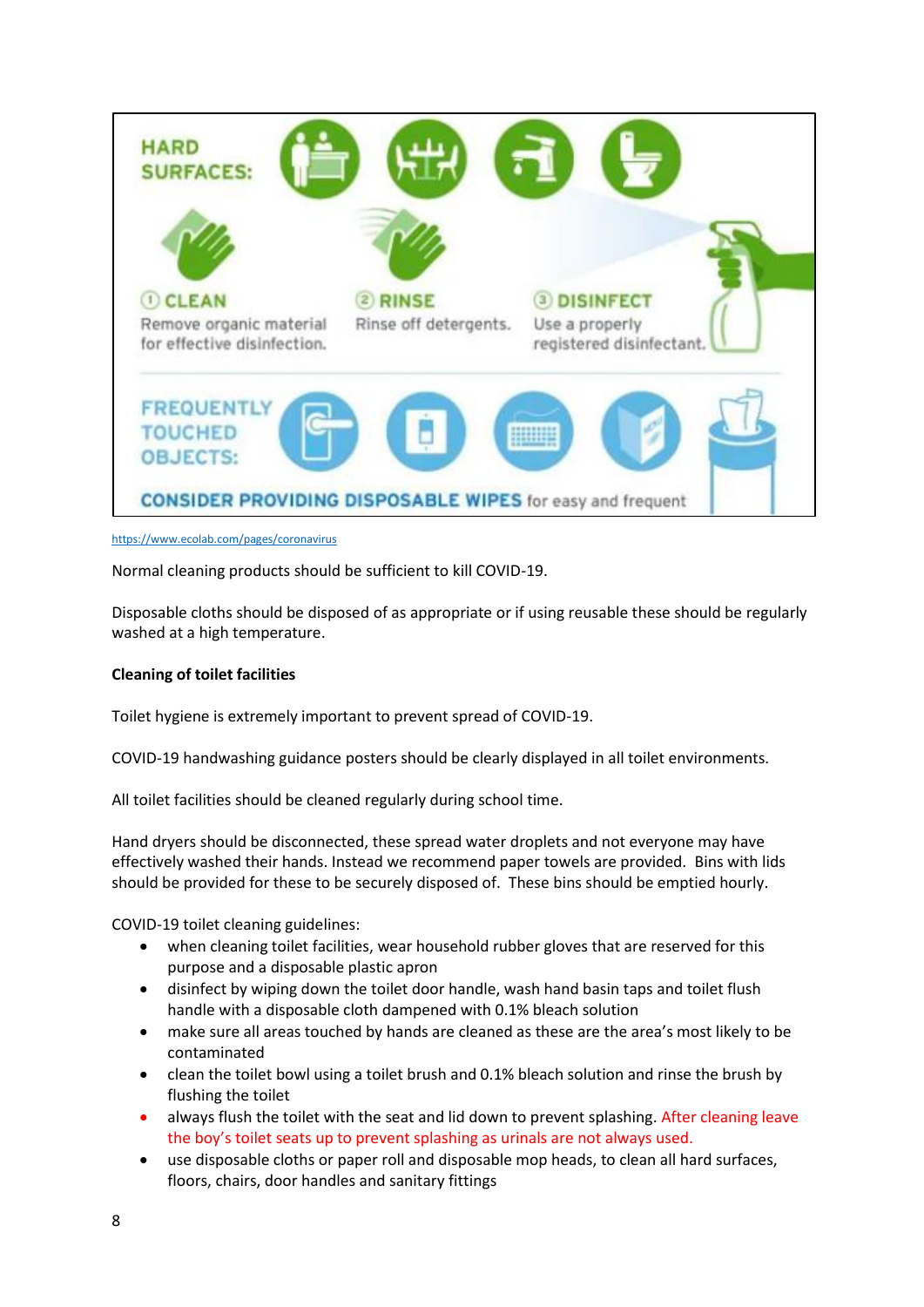- avoid creating splashes when cleaning
- any cloths and mop heads used within the toilet area must be disposed of securely tied in waste bags and placed in a covered bin

Use the following check list to guarantee the appropriate cleaning regime has been implemented.

|        |                | <b>Cleaning Regimes to be Implemented</b>                                                   |
|--------|----------------|---------------------------------------------------------------------------------------------|
|        |                | (in-house teams and contracted cleaning services)                                           |
| $\Box$ | $\mathbf{1}$   | Continual clean, rinse, disinfect process for high-risk contamination surfaces, these       |
|        |                | include:                                                                                    |
|        |                | • Toilets, including all surfaces                                                           |
|        |                | • All horizontal surfaces                                                                   |
|        |                | • Door handles                                                                              |
|        |                | • Light switches                                                                            |
|        |                | • All chair rests                                                                           |
|        |                | • Canteen tables and chairs, crockery, trays and cutlery                                    |
|        |                | • Sinks, taps and kitchen areas including fridges, microwaves and toasters                  |
|        |                | • Lifts including the doors and buttons                                                     |
|        |                | • Stair Railings                                                                            |
|        |                | • Outside benches and communal areas                                                        |
|        |                | • Computer monitors, keyboards, mouse                                                       |
|        |                | • Tablets and laptops                                                                       |
|        |                | • Telephone equipment                                                                       |
|        |                | Full briefing to be conducted on a regular basis in the most appropriate language for staff |
|        |                | to ensure that a full understanding of the requirements and to inform them of any special   |
|        |                | conditions, use of PPE, availability of stock and who to contact in the event of an         |
|        |                | emergency.                                                                                  |
|        |                |                                                                                             |
|        |                | The Subcontract staff will be provided with the cleaning materials, cloths, mops and        |
|        |                | sundries at this time so as to maintain quality control and prevent unauthorised or         |
|        |                | inferior products from being used and ensure regular cleaning of cloths/mopheads.           |
|        |                | The cleaning frequency/rotation doesn't apply to items that only one person owns or has     |
|        |                | access to - i.e. mobile phones, iPad's etc.                                                 |
|        |                | During the planning and implementation stage particular attention is required around        |
|        |                | the cleaning of resources and equipment that is used by different bubbles of children.      |
|        |                | A Resources for cleaning tray have been provided in classrooms and in examination           |
|        |                | rooms so that any resource that is used by the students can be placed in there and          |
|        |                | particular attention can be paid to those items when cleaning that room ready for the       |
|        |                | next day, guidelines now state that a minimum 24hrs rest period is to be employed           |
|        |                | between use. If resources are to be shared on a more regular basis then they will have to   |
|        |                | be sanitised. Teachers will need to plan their demand for resources carefully.              |
|        |                |                                                                                             |
|        |                | Ensure that while cleaning regimes and standards are being maintained staff stay two        |
|        |                | metres from the children while working.                                                     |
| $\Box$ | $\overline{2}$ | Empty bins and dispose of rubbish appropriately on a more regular basis                     |
|        |                | Classroom bins daily. Any clinical waste to be disposed of in the Medical bay bin           |
|        |                | immediately and hands sanitised again.                                                      |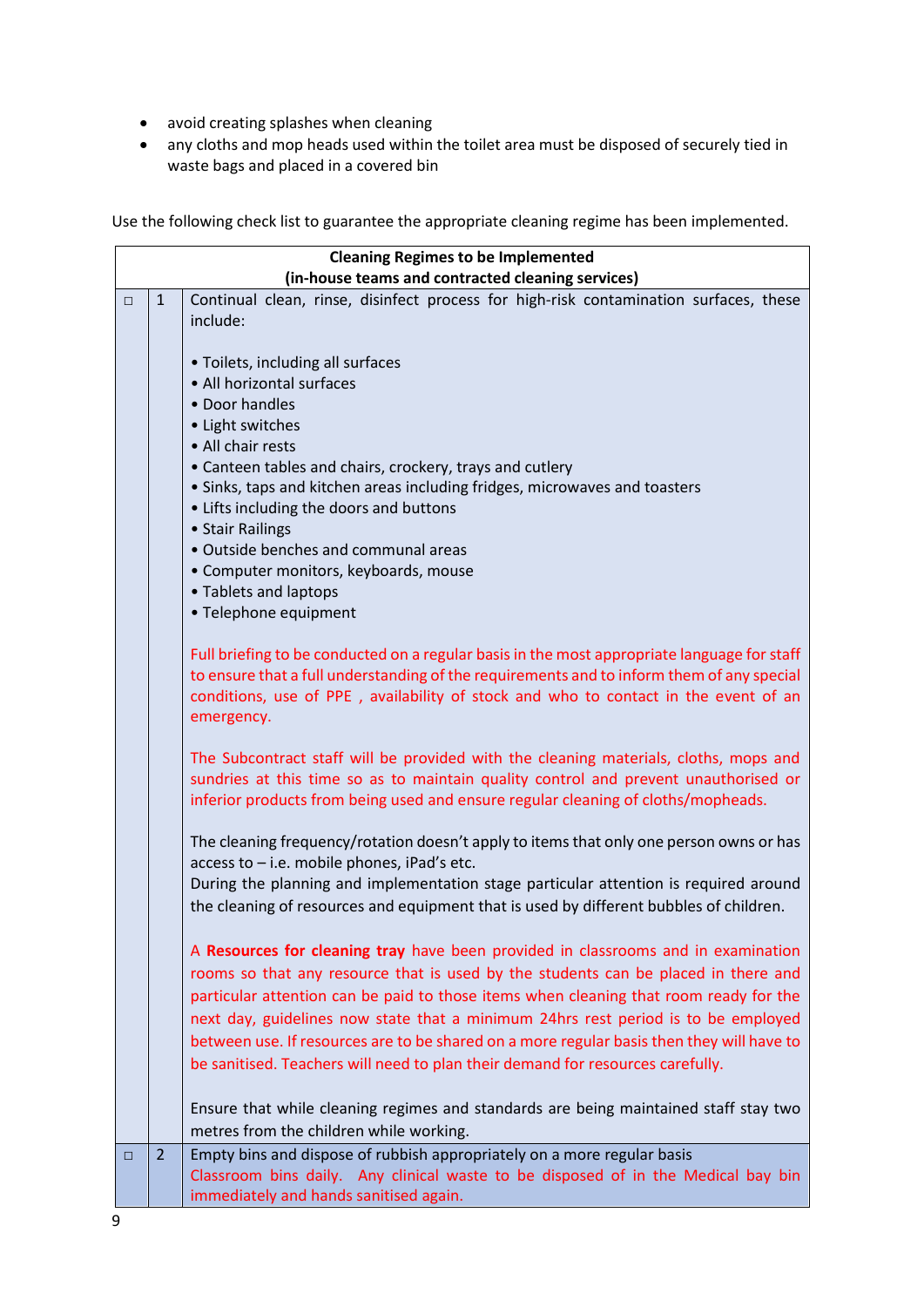| $\Box$ | $\overline{3}$ | Use appropriate PPE in line with Governments health advice and guidance @gov.je                                                               |
|--------|----------------|-----------------------------------------------------------------------------------------------------------------------------------------------|
|        |                | PPE available for any first aid or other circumstance requiring immediately close contact                                                     |
|        |                | with students. Face coverings to be worn by all staff and students when in school.                                                            |
| $\Box$ | 4              | In line with your business continuity plans the zoning of cleaning staff where appropriate                                                    |
|        |                | or possible is recommended e.g. Team A & B staff                                                                                              |
|        |                | Subcontract staff to be designated areas to clean. The required number of staff to be                                                         |
|        |                | monitored and increased in line with the additional room use. Staff to be briefed to new                                                      |
|        |                | government guidelines on minimum distancing                                                                                                   |
| $\Box$ | 5              | Deep clean to be undertaken if a suspected or confirmed COVID-19 case occurs - Deep                                                           |
|        |                | clean of the area the patient was isolated plus all other attended areas *                                                                    |
|        |                | All deep cleans to be conducted by in house staff so that the quality of the clean can be                                                     |
|        |                | monitored and guaranteed.                                                                                                                     |
| $\Box$ | 6              | Ensure schedules are in place to refill sanitisers and replace hygiene products                                                               |
|        |                | Hautlieu cleaning staff to monitor levels throughout the day and replace/refill as                                                            |
|        | 7              | required.                                                                                                                                     |
| $\Box$ |                | Complete appropriate risk assessments<br>COSHH sheets and risk assessments on cleaning products held in Site office                           |
| $\Box$ | 8              | Provide adequate supplies for good hygiene, including clean and functional handwashing                                                        |
|        |                | stations, soap, paper towels, and alcohol-based hand sanitiser                                                                                |
|        |                |                                                                                                                                               |
|        |                | Every classroom that is being used to be supplied with face tissues to encourage the                                                          |
|        |                | students and staff to maintain good respiratory hygiene "Catch It, kill it, Bin It" also wipes                                                |
|        |                | to clean workstations and student desks and chairs.                                                                                           |
|        |                |                                                                                                                                               |
| $\Box$ | 9              | Disinfectant / chemicals follow department COSHH health and safety policy and                                                                 |
|        |                |                                                                                                                                               |
|        |                | guidelines. Ensure all new data sheets are provided from Contract Cleaners for any new                                                        |
|        |                | products being used in schools / buildings All chemicals being used for cleaning in this                                                      |
|        |                | current pandemic have been supplied by the school to maintain the quality and use of                                                          |
|        |                | the products, instruction, review and quality control are being maintained by supervising                                                     |
|        |                | caretakers in the absence of sub-contractors supervisory staff.                                                                               |
|        | 10             |                                                                                                                                               |
|        |                | Where a room, resources or equipment has to be used by different 'bubbles' of children<br>then they should be thoroughly cleaned between use  |
|        |                |                                                                                                                                               |
|        |                | As previous entry well marked resources tray to be provided so items for cleaning can be                                                      |
|        |                | easily identified. Items must be left for a minimum of 24hrs otherwise they will need to                                                      |
|        |                | be disinfected.                                                                                                                               |
|        |                |                                                                                                                                               |
|        |                | Where subjects such as Photography, Art, and Media require resources to be shared                                                             |
|        |                | between group members or between classes then those resources need to be disinfected                                                          |
|        |                | between each activity.                                                                                                                        |
|        |                | Restriction on Music and P.E. Activities separate cleaning regime to be implemented                                                           |
|        |                | where resources such as rackets and keyboards are to be shared. As per the risk                                                               |
|        |                | assessment                                                                                                                                    |
|        |                |                                                                                                                                               |
|        |                | School trips and inter school sporting events to be individually risk assessed and current<br>Hautlieu and Government guidelines implemented. |

## **\*Cleaning and disinfection after a symptomatic case**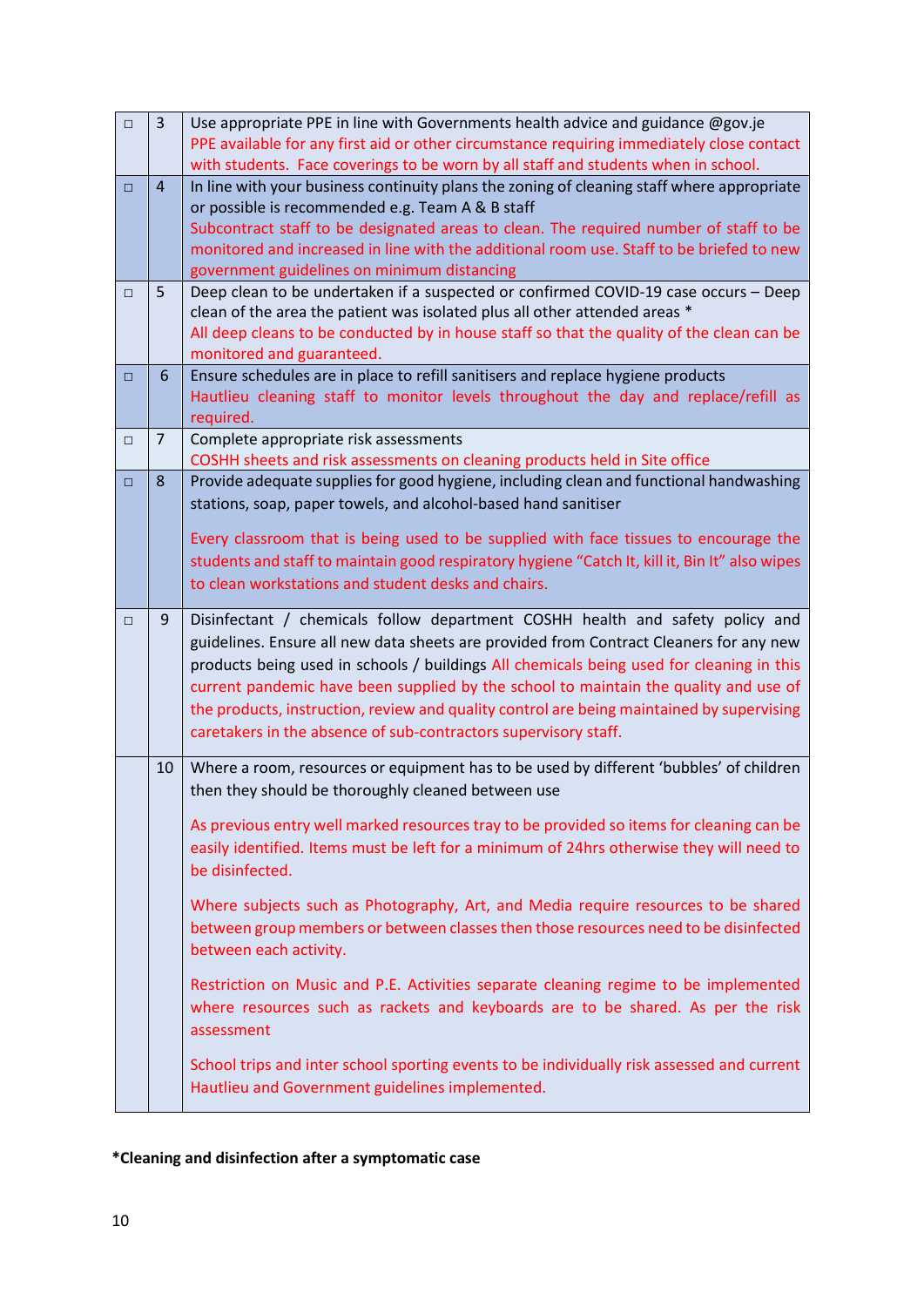All shared areas where a symptomatic individual has passed through and spent minimal time, such as corridors, but which are not visibly contaminated with body fluids can be cleaned thoroughly as normal.

All surfaces that the symptomatic person has come into contact with must be cleaned and disinfected, including:

- objects which are visibly contaminated with body fluids.
- all potentially contaminated high-contact areas such as horizontal surfaces, bathrooms, door handles, light switches, telephones, grab-rails in corridors and stairwells.
- use disposable cloths or paper roll and disposable mop heads, to clean all hard surfaces, floors, chairs, door handles and sanitary fittings, following one of the options below:
- use either a combined detergent disinfectant solution at a dilution of 1,000 parts per million available chlorine or
- a household detergent followed by disinfection (1000 ppm av.cl.). Follow manufacturer's instructions for dilution, application and contact times for all detergents and disinfectants

or

• if an alternative disinfectant is used within the organisation, this should be checked and ensure that it is effective against enveloped viruses Hautlieu had purchased a specialised 'Safe+' disinfectant

Avoid creating splashes and spray when cleaning.

Any cloths and mop heads used must be disposed of and should be put into waste bags as outlined below.

When items cannot be cleaned using detergents or laundered, for example, upholstered furniture and mattresses, steam cleaning should be used.

Any items that are heavily contaminated with body fluids and cannot be cleaned by washing should be disposed of.

## **Managing waste**

All general waste (tissues, paper towels and wipes) should be stored securely and disposed of through your normal waste collections procedures.

Waste from possible cases and cleaning of areas where possible cases have been (including disposable cloths, PPE and tissues):

- should be put in a plastic rubbish bag and tied when full
- the plastic bag should then be placed in a second bin bag and tied
- it should be put in a suitable sealed bin in a secure place and kept away from children
- it should be stored for at least 72 hours before being put out for your normal waste collection

### **Performance management and Reporting Procedures**

Any concerns that staff members have regarding the standard of cleaning must be recorded and reported as part of the school/college/business areas contract management process. If these are not